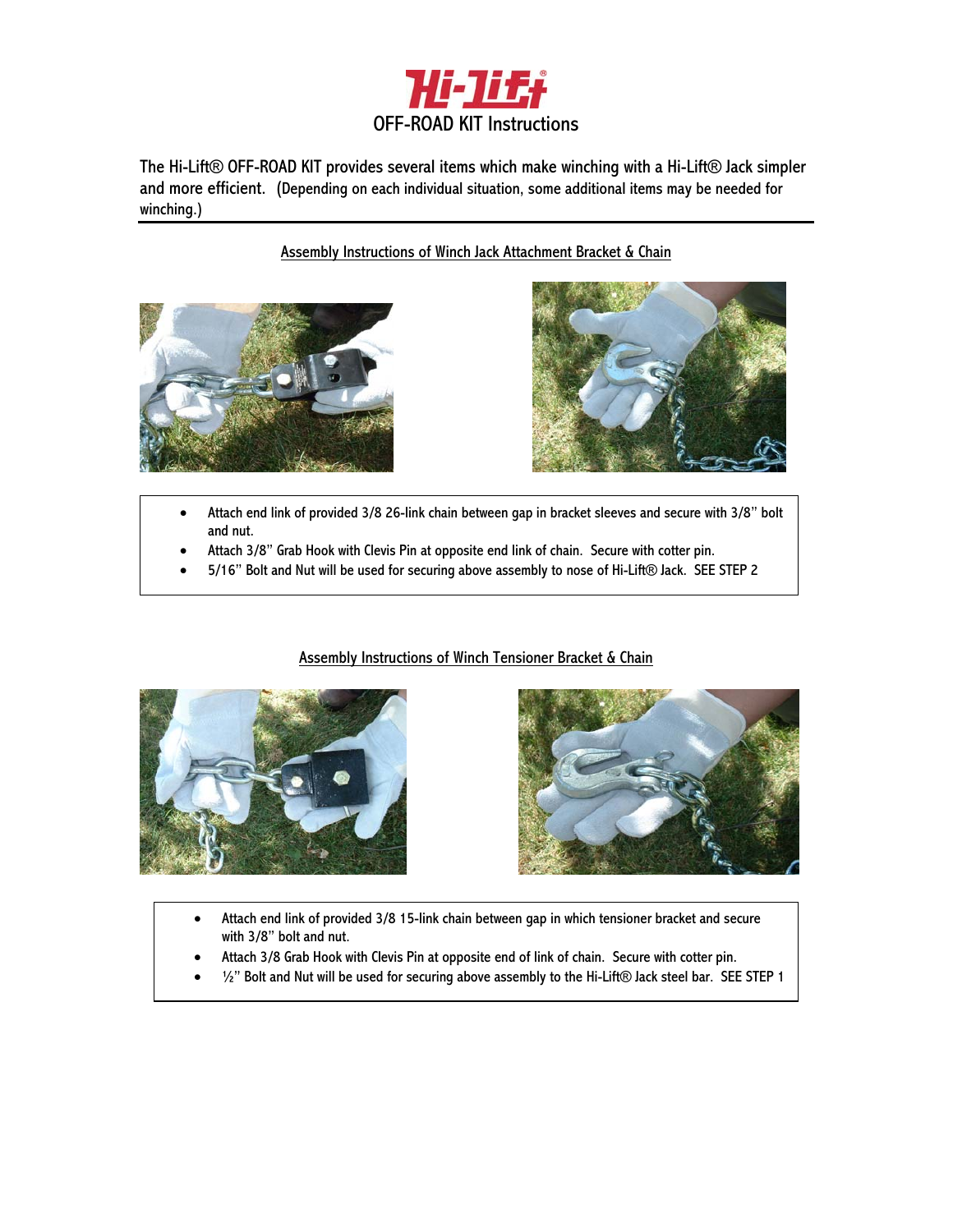### Winching Steps



### Step 1

Remove foot-piece cotter pin and foot-piece. Attach Winch Tensioner using ½" Bolt and Nut. Re-attach foot-piece using included quickrelease pull pin (for easier removal of the foot-piece). \*Reaming the hole in the foot-piece may be required using a  $\frac{1}{4}$ " drill bit.



### Step 2

Attach Winch Jack Attachment Bracket over the Hi-Lift® Jack lifting nose. Secure using 5/16" Bolt and Nut.



### Step 3

Wrap the Tree Strap around the stable/sturdy tree or stationary object. Bring both of the looped ends of the tree strap together. Pull your 3/8" chain (not included) through the two loops of the Tree Strap and secure the 3/8" chain to itself (Grab Hook suggested). Always use Tread Lightly® principles when winching off-road.



### Step 4

Ensure that the Hi-Lift® Jack Top-Clamp is in line with the Hi-Lift® Jack Steel Bar before attaching the D-Ring Shackle. Place the D-Ring Shackle through the Hi-Lift® Top-Clamp and secure it with the D-Ring Shackle Bolt.



### Step 5

Attach one end of your 3/8" chain or tow strap (not included) to the vehicle to be winched. Slip the opposite end of your chain/tow strap through the D-Ring Shackle and secure.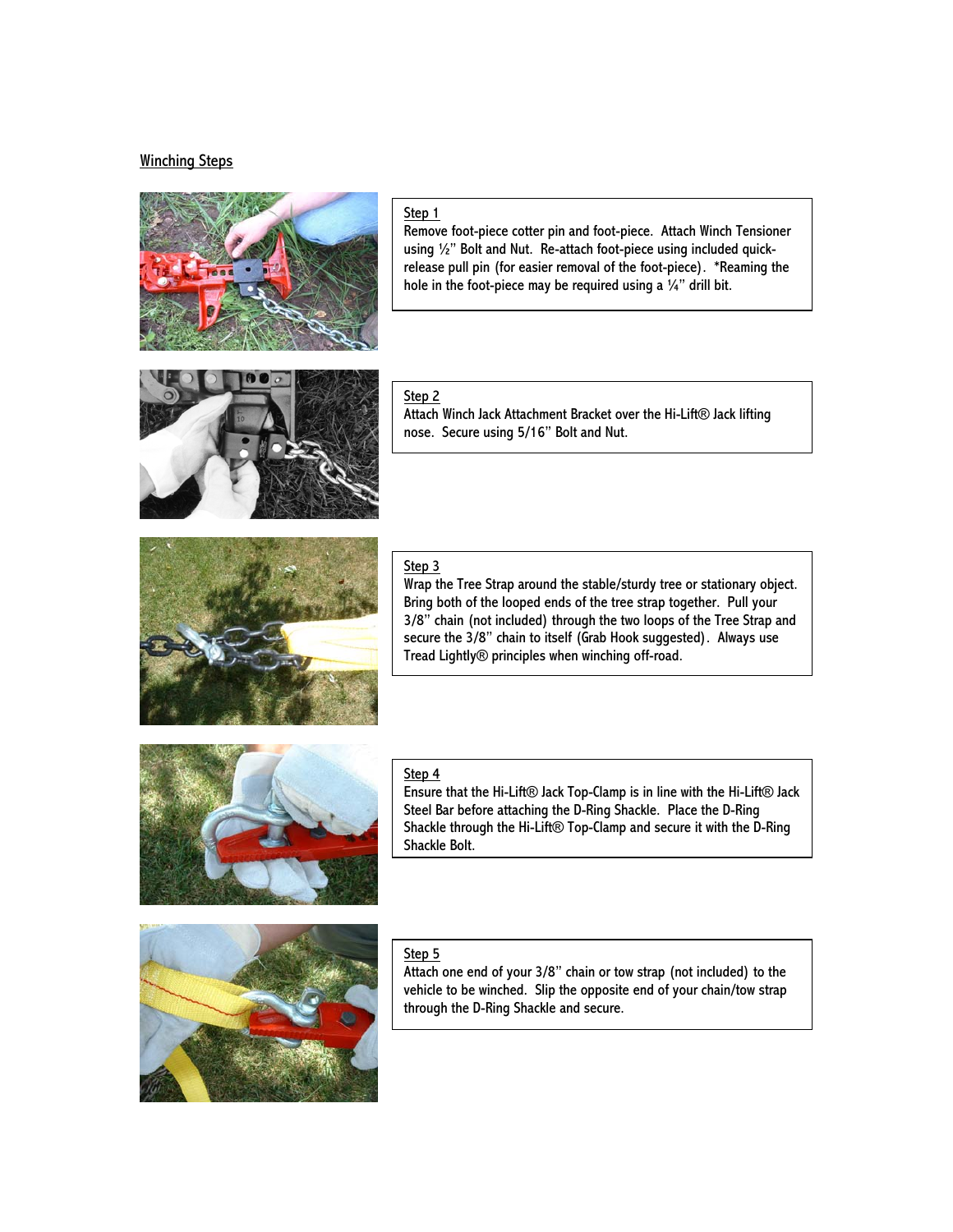

## Step 6

Attach the Winch Jack Attachment Bracket to the 3/8" chain (not included) securing with the Winch Jack Attachment Bracket Grab Hook. You can tighten the rigging by "choking" the chain (shortening it) and connecting the hook to an appropriate link.

## Step 7

With all the pieces attached/secured and the Hi-Lift® Jack Reversing Latch in the "up" position, begin operating the Hi-Lift® Jack Handle. This will begin tightening the chains/tow straps and winch the vehicle. Continue winching the full length of the Hi-Lift® Jack Steel Bar (one full winching cycle).



### Step 8

Attach Winch Tensioner Grab Hook to the 3/8" chain beyond the Winch Jack Attachment Grab Hook.



#### Step 9

Reverse the Hi-Lift® Jack Reversing Latch to remove tension from the Winch Jack Attachment… transferring the tension to the Winch Tensioner. Return the Hi-Lift® Jack Running Gear toward the base of the Hi-Lift® Jack. The full tension is now on the Winch Tensioner.



#### Step 10

Re-attach the Winch Jack Attachment Grab Hook beyond the Winch Tensioner Grab Hook. Reverse the Hi-Lift® Jack Reversing Latch to begin winching cycle again. This removes the tension from the Winch Tensioner transferring it back to the Winch Jack Attachment.

Steps 7 through 10 may need repeated several times before vehicle recovery is complete. Once out, go back and repair the trail damage, replace the rocks and log pieces off the trail.